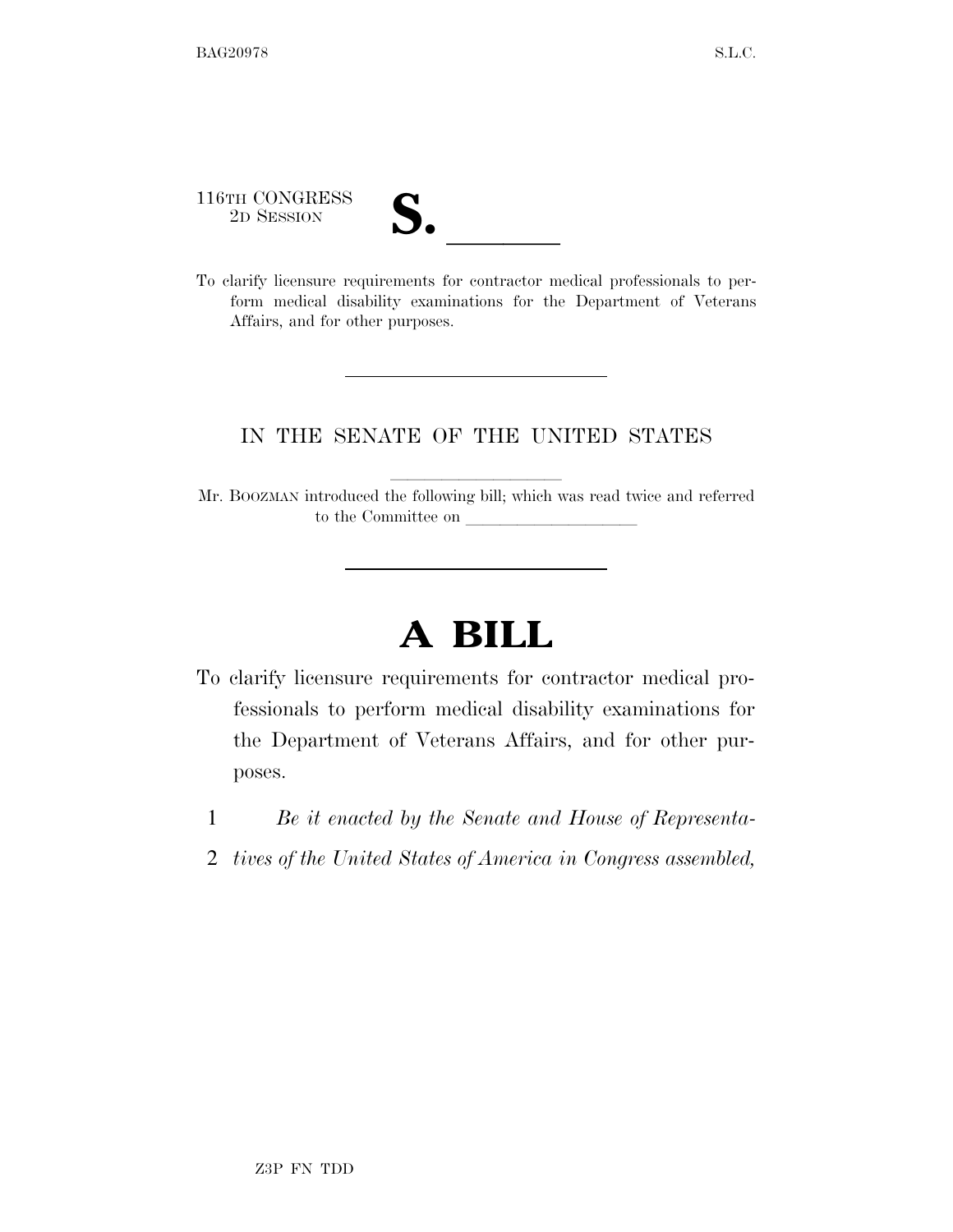| $\mathbf{1}$   | SECTION 1. CLARIFICATION OF LICENSURE REQUIRE-         |
|----------------|--------------------------------------------------------|
| $\overline{2}$ | <b>MENTS FOR CONTRACTOR MEDICAL PROFES-</b>            |
| 3              | SIONALS TO PERFORM MEDICAL DISABILITY                  |
| $\overline{4}$ | <b>EXAMINATIONS FOR THE DEPARTMENT OF</b>              |
| 5              | <b>VETERANS AFFAIRS.</b>                               |
| 6              | Subsection (c) of section 504 of the Veterans' Bene-   |
| 7              | fits Improvements Act of 1996 (Public Law 104–275; 38  |
| 8              | U.S.C. 5101 note) is amended to read as follows:       |
| 9              | "(c) LICENSURE OF CONTRACT HEALTH CARE PRO-            |
| 10             | FESSIONALS.-                                           |
| 11             | "(1) IN GENERAL.—Notwithstanding any law               |
| 12             | regarding the licensure of health care professionals,  |
| 13             | a health care professional described in paragraph (2)  |
| 14             | may conduct an examination pursuant to a contract      |
| 15             | entered into under subsection (a) at any location in   |
| 16             | any State, the District of Columbia, or a Common-      |
| 17             | wealth, territory, or possession of the United States, |
| 18             | so long as the examination is within the scope of the  |
| 19             | authorized duties under such contract.                 |
| 20             | $(2)$ HEALTH CARE<br>PROFESSIONAL<br>DE-               |
| 21             | SCRIBED.—A health care professional described in       |
| 22             | this paragraph is a physician, physician assistant,    |
| 23             | nurse practitioner, audiologist, or psychologist,      |
| 24             | $who$ —                                                |
| 25             | $\lq\lq$ has a current unrestricted license to         |

practice the health care profession of the physi-